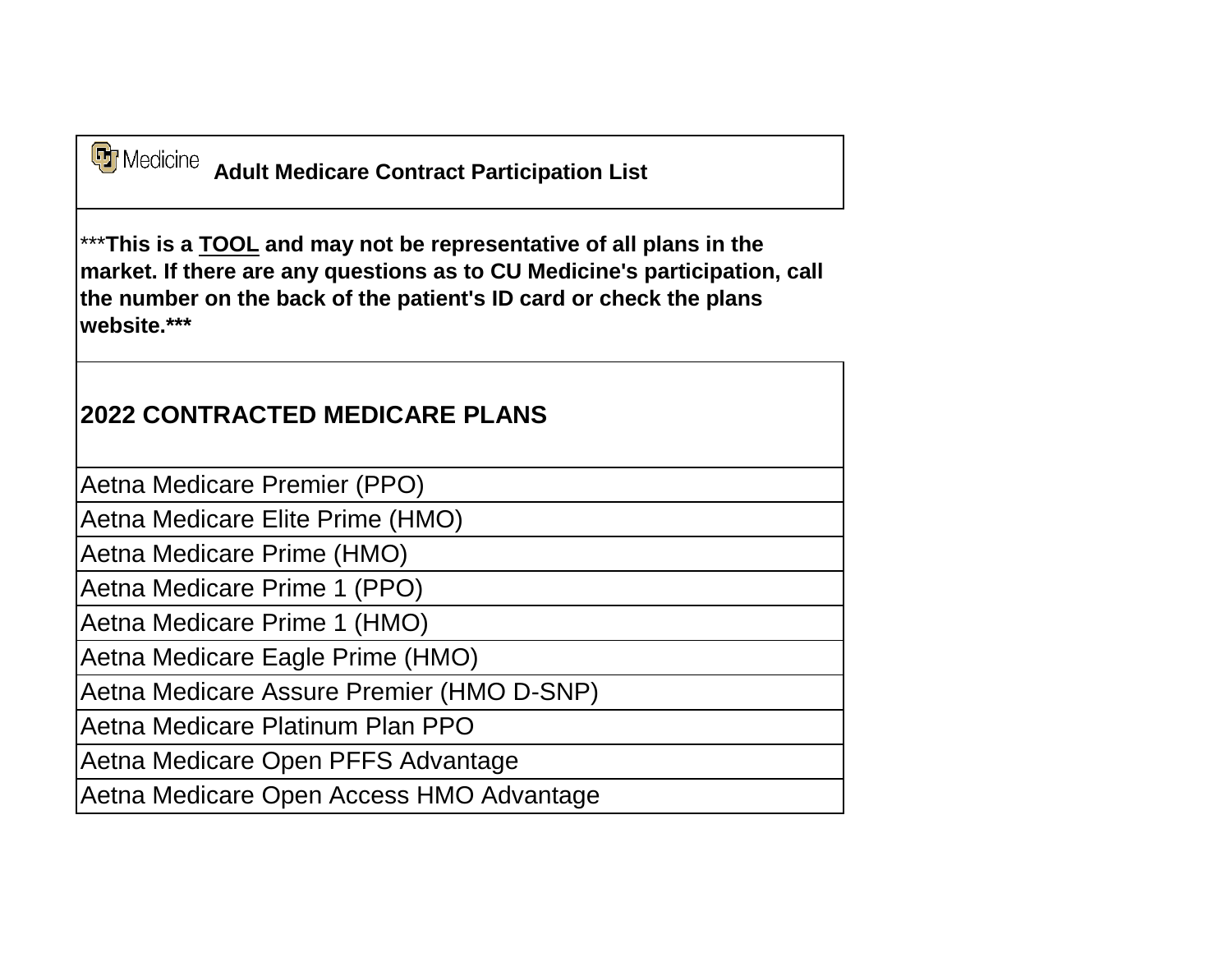Anthem MediBlue Plus (HMO)

Anthem MediBlue Diabetes Care (HMO C-SNP)

Anthem MediBlue Care On Site (HMO I-SNP)

Anthem MediBlue Dual Advantage (HMO D-SNP)

Anthem MA PPO (includes PERA)

Cigna Preferred Medicare (HMO)

Cigna TotalCare (HMO D-SNP)

Cigna True Choice Medicare (PPO)

Clear Springs Health of Colorado Essential Medicare Advantage Plans PPO and HMO

Denver Health Elevate Medicare Choice (HMO D-SNP)

Denver Health Elevate Medicare Select (HMO)

Devoted Health Medicare/Medicaid Plan

Humana Medicare Advantage Gold Plus (HMO)

Humana Medicare Advantage Choice (PPO)

Humana Medicare Advantage Honor (PPO)

Humana Medicare Advantage DSNP

Humana Medicare Advantage GoldChoice PFFS

Innovage Medicare/Medicaid Plans

Longevity Health Plan Medicare/Medicaid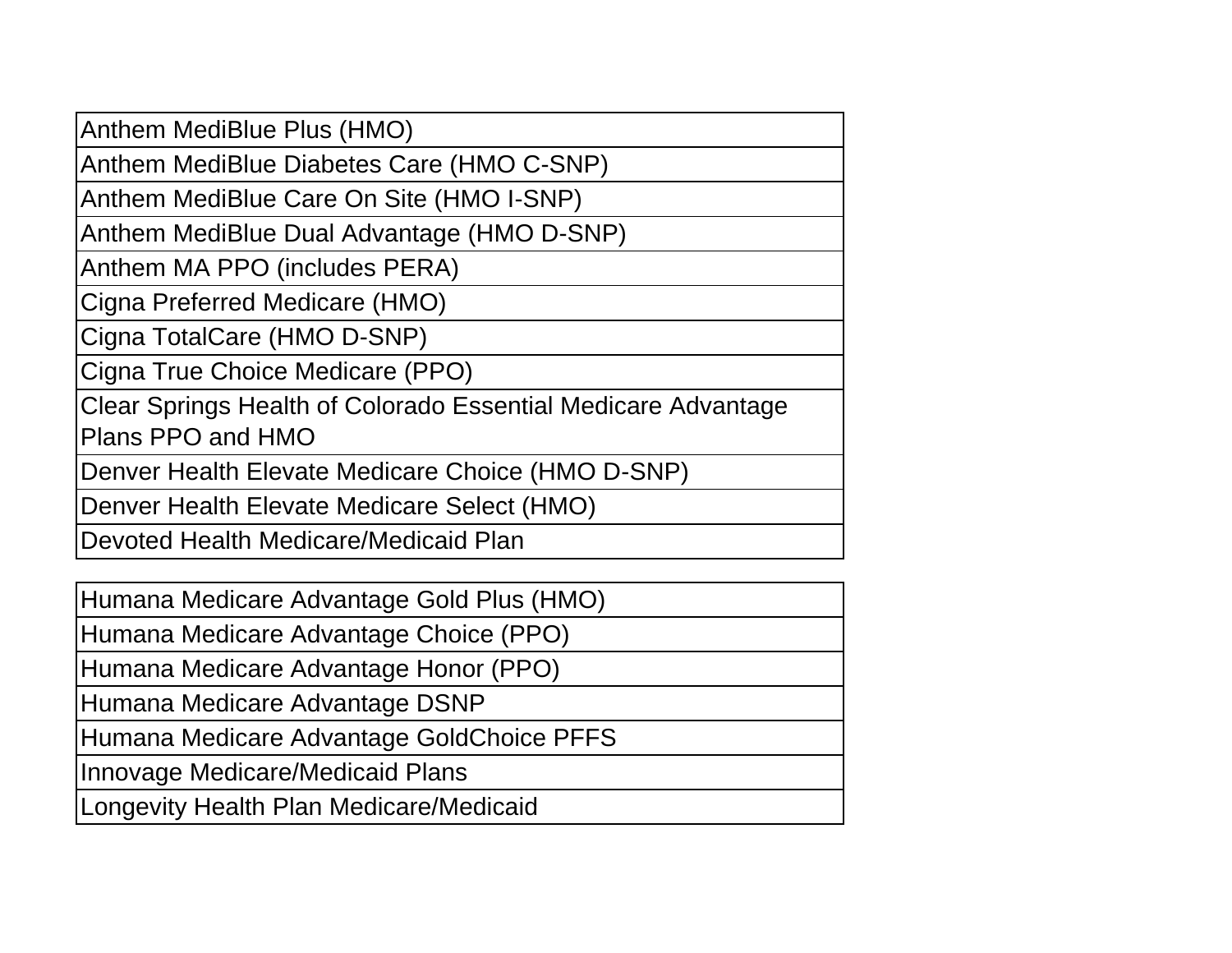Perennial Advantage

Rocky Mountain Health Plan - Medicare

United Healthcare Medicare Advantage AARP Complete (Secure Horizon) Medicare Advantage (HMO)

United Medicare Advantage AARP Medicare Advantage Walgreens PPO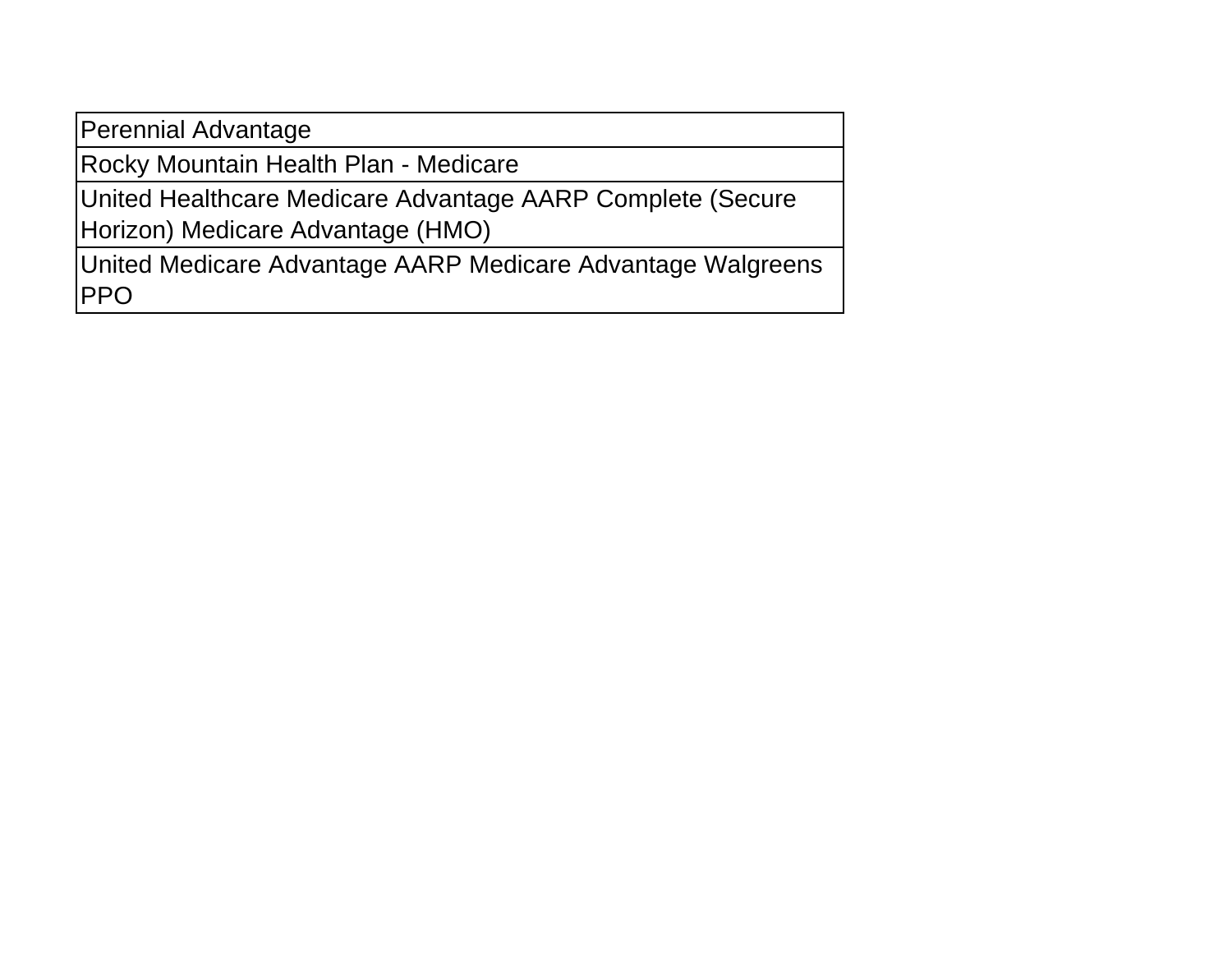**- Adult and Pediatric Provider Contract Participation List**

\*\*\***This is a TOOL and may not be representative of all plans in the market. If there are any questions as to CU Medicine's** 

**participation, call the number on the back of the patient's ID card or check the plans website.\*\*\***

| <b>PLAN NAME</b>                                | <b>CU Medicine Adult Providers Contracted</b> | <b>CU Medicine Pediatric Providers Contracted</b> |
|-------------------------------------------------|-----------------------------------------------|---------------------------------------------------|
|                                                 | <b>Contracted (Yes or No)</b>                 | <b>Contracted (Yes or No)</b>                     |
| Aetna Healthplans (www.aetna.com)               | Yes                                           | Yes                                               |
| Aetna Behavioral Health                         | Yes                                           | Yes                                               |
| Aetna Medicare Premier (PPO)                    | Yes (effective 1/1/2022)                      | N/A                                               |
| Aetna Medicare Elite Prime (HMO)                | Yes (effective 1/1/2022)                      | N/A                                               |
| Aetna Medicare Prime (HMO)                      | Yes (effective 1/1/2022)                      | N/A                                               |
| Aetna Medicare Prime 1 (PPO)                    | Yes (effective 1/1/2022)                      | N/A                                               |
| Aetna Medicare Prime 1 (HMO)                    | Yes (effective 1/1/2022)                      | N/A                                               |
| Aetna Medicare Eagle Prime (HMO)                | Yes (effective 1/1/2022)                      | N/A                                               |
| Aetna Medicare Assure Premier (HMO D-SNP)       | Yes (effective 1/1/2022)                      | N/A                                               |
| Aetna Medicare Platinum Plan PPO                | Yes                                           | N/A                                               |
| Aetna Medicare Open PFFS Advantage              | Yes                                           | N/A                                               |
| Aetna Medicare Open Access HMO Advantage        | Yes                                           | N/A                                               |
| Aetna Meritain (look for Aetna logo on card)    | Yes                                           | Yes                                               |
| Aetna Whole Health                              | Specialists Only                              | Specialists Only                                  |
| Anthem (www.anthem.com)                         | Yes                                           | Yes                                               |
| Anthem FEP and BlueCard                         | Yes                                           | Yes                                               |
| Anthem Behavioral Health                        | Yes                                           | Yes                                               |
| Anthem MediBlue Plus                            | Yes                                           | N/A                                               |
| Anthem MediBlue Dual Advantage                  | Yes                                           | N/A                                               |
| Anthem BCBS<br>Indemnity                        | Yes                                           | Yes                                               |
| <b>Anthem BCBS</b><br><b>CU Exclusive</b>       | Yes                                           | Yes                                               |
| Anthem CU Extended (High Deductible)            | Yes                                           | Yes                                               |
| Anthem BCBS<br><b>UCHealth Network Plan</b>     | <b>Yes</b>                                    | <b>Yes</b>                                        |
| Anthem UCHealth Extended (High Deductible), PPO | Yes                                           | Yes                                               |
| <b>Anthem BCBS</b>                              | Yes                                           | Yes                                               |
| <b>HMO Statewide</b>                            |                                               |                                                   |
| Anthem BCBS<br><b>HMO Select</b>                | Yes                                           | Yes                                               |
| <b>Anthem Blue Priority</b>                     | Yes (Tier 2)                                  | Yes (Tier 1)                                      |
| <b>Anthem BCBS</b>                              |                                               |                                                   |
| Mountain Enhanced                               | Yes                                           | Yes                                               |
| <b>Anthem BCBS</b><br><b>Mountain Enhanced</b>  | Yes                                           | Yes                                               |
| <b>Anthem BCBS</b><br>Pathway or PathwayX       | Yes                                           | Providers in El Paso and Teller Counties          |
| Anthem MA PPO (includes PERA)                   | Yes                                           | Yes                                               |
| <b>Anthem BCBS</b>                              |                                               |                                                   |
| PPO Statewide                                   | Yes                                           | Yes                                               |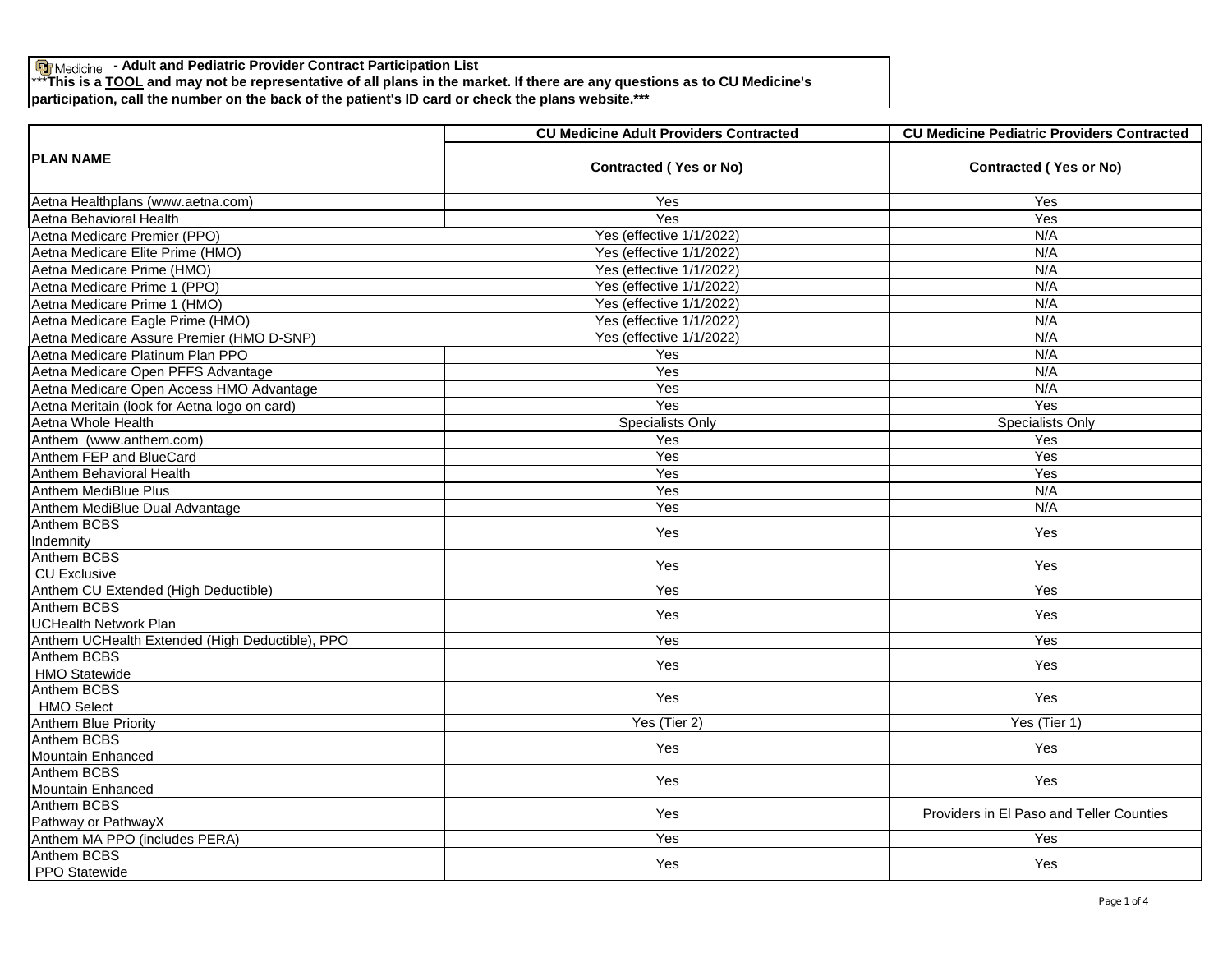| <b>PLAN NAME</b>                                     | <b>CU Medicine Adult Providers Contracted</b> | <b>CU Medicine Pediatric Providers Contracted</b> |
|------------------------------------------------------|-----------------------------------------------|---------------------------------------------------|
|                                                      |                                               |                                                   |
|                                                      | Providers in El Paso and Teller Counties      | Providers in El Paso and Teller Counties          |
| Anthem Work Comp                                     | Yes                                           | Yes                                               |
| <b>Banner Health</b>                                 | Yes                                           | Yes                                               |
| <b>Bright Health</b>                                 | No.                                           | Yes                                               |
| Cigna (www.cignaforhcp.com)                          | Yes                                           | Yes                                               |
| Cigna Behavioral Health (CBH)                        | Yes                                           | Yes                                               |
| Cigna Health Plan of Colorado                        | Yes                                           | Yes                                               |
| Cigna LocalPlus                                      |                                               |                                                   |
| Cigna Health Plan of Colorado                        | Yes                                           | Yes                                               |
| <b>Great West</b>                                    |                                               |                                                   |
| Cigna Open Access                                    | Yes                                           | Yes                                               |
| Cigna Preferred Medicare - effective 1/1/2021        | Yes (effective 1/1/2021)                      | <b>NA</b>                                         |
| Cigna True Choice Medicare - effective 1/1/2021      | Yes (effective 1/1/2021)                      | <b>NA</b>                                         |
| Clear Springs - Medicare Advantage Plans PPO and HMO | Yes                                           | No                                                |
| Cofinity PPO Commercial (an Aetna product)           | Yes                                           | Yes                                               |
| Colorado Access                                      | Yes                                           | Yes                                               |
| Colorado Access                                      | Yes                                           | Yes                                               |
| Access Behavioral Care (ABC)                         |                                               |                                                   |
| Colorado Indigent Care Program (CICP)                | Yes                                           | Yes                                               |
| Coventry/First Health Work Comp                      | Yes                                           | Yes                                               |
| Denver Health Medical Plan                           | <b>Specialists Only</b>                       | Specialists Only                                  |
| Denver Health & Hospital Authority (DHHA)            | Specialists Only                              | Specialists Only                                  |
| <b>Medicaid Choice</b>                               |                                               |                                                   |
| Denver Health Medicare Choice                        | Yes                                           | <b>NA</b>                                         |
| Denver Health Medicare Select                        | Yes                                           | $N_A$                                             |
| Denver Health Medical Plan                           | Specialists Only                              | Specialists Only                                  |
| CHP+                                                 |                                               |                                                   |
| Denver Health Medical Plan                           | Specialists Only                              | Specialists Only                                  |
| Elevate<br>Denver Health Medical Plan                |                                               |                                                   |
| Highpoint Denver Plus POS/HMO                        | Yes                                           | Yes                                               |
| Denver Health Medical Plan                           |                                               |                                                   |
| Highpoint Denver Plus DHMO/Plus HDHP                 | Yes                                           | Yes                                               |
| Denver Health Medical Plan                           |                                               |                                                   |
| Denver Medical Care HMO                              | <b>Specialists Only</b>                       | Specialists Only                                  |
| Devoted Health Medicare/Medicaid (Eff 1/1/2022       | Yes                                           | <b>NA</b>                                         |
| First Choice Health - Big Sky Region                 | Yes                                           | Yes                                               |
|                                                      |                                               |                                                   |
| <b>First Choice of the Midwest</b>                   | Yes                                           | Yes                                               |
| <b>First Health Network</b>                          | Yes                                           | Yes                                               |
| Ft. Logan Mental Hospital                            | Yes                                           | Yes                                               |
| Friday Health Plan                                   | No                                            | Yes                                               |
| Friday Health Plan - CHP+                            | <b>NA</b>                                     | Yes                                               |
| Friday Health Plan - Medicaid                        | Yes                                           | Yes                                               |
| Humana (www.humana.com)                              | Yes                                           | Yes                                               |
| Humana / ChoiceCare Network                          | Yes                                           | Yes                                               |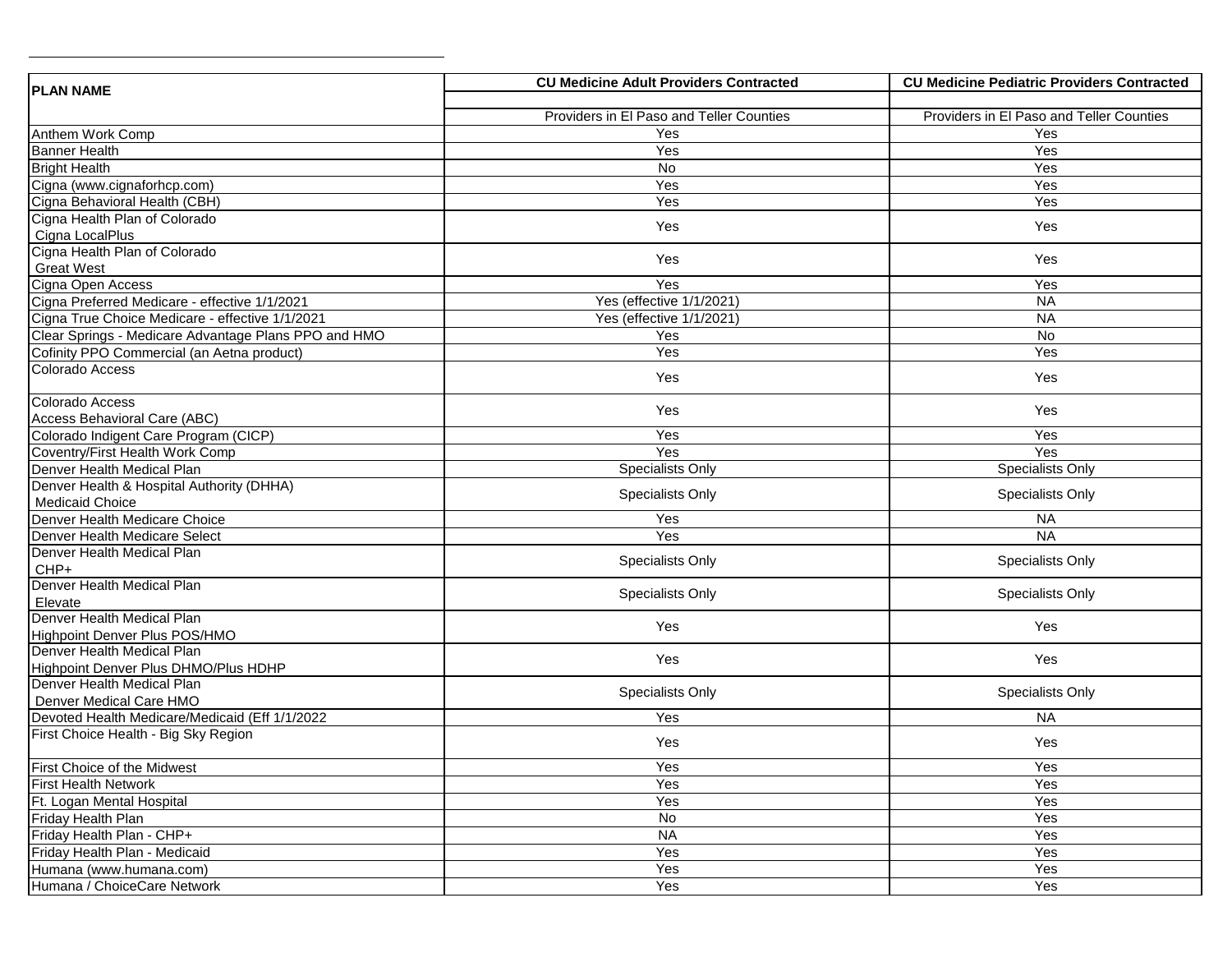| <b>PLAN NAME</b>                                                                                                                      | <b>CU Medicine Adult Providers Contracted</b>             | <b>CU Medicine Pediatric Providers Contracted</b> |
|---------------------------------------------------------------------------------------------------------------------------------------|-----------------------------------------------------------|---------------------------------------------------|
|                                                                                                                                       |                                                           |                                                   |
| Humana HMOX                                                                                                                           | No                                                        | Yes                                               |
| Humana Open Access (NPOS)                                                                                                             | Yes                                                       | Yes                                               |
| Humana Medicare Advantage HMO (Gold Plus HMO, Value Plus<br>HMO) - effective 1/1/2021                                                 | Yes (effective 1/1/2021)                                  | <b>NA</b>                                         |
| Humana Medicare Advantage HMO (Gold Plus PPO Humana<br>Honor PPO) - effective 1/1/2021                                                | Yes (effective 1/1/2021)                                  | <b>NA</b>                                         |
| Humana Medicare Advantage PFFS (Humana Gold Choice PFFS)<br>effective 1/1/2021                                                        | Yes (effective 1/1/2021)                                  | NA.                                               |
| Innovage Medicare/Medicaid Plans - effective 1/1/2021                                                                                 | Yes (effective 1/1/2021)                                  | <b>NA</b>                                         |
| Kaiser Permanente                                                                                                                     | Specialists Only                                          | Specialists Only                                  |
| Kaiser Permanente - CHP                                                                                                               | Specialists Only                                          | Specialists Only                                  |
| Kaiser Permanente - Exchange                                                                                                          | <b>Specialists Only</b>                                   | Specialists Only                                  |
| Kaiser Permanente- KP Select                                                                                                          | <b>Specialists Only</b>                                   | Specialists Only                                  |
| Kaiser Permanente - Medicare Advantage                                                                                                | Specialists Only                                          | N/A                                               |
| Longevity Health Plan Medicare/Medicaid (Eff 3/1/2022)                                                                                | Yes                                                       | <b>NA</b>                                         |
| MotivHealth/Denver Public Schools                                                                                                     | Yes, Eff 7/1/2022                                         | Yes, Eff 7/1/2022                                 |
| <b>Midlands Choice</b>                                                                                                                | Yes                                                       | Yes                                               |
| Medicaid - Colorado                                                                                                                   | Yes                                                       | Yes                                               |
| Medicare - Colorado                                                                                                                   | Yes                                                       | N/A                                               |
| MultiPlan, Inc.                                                                                                                       | Yes                                                       | Yes                                               |
| MultiPlan, Inc./ PHCS Work Comp                                                                                                       | Yes                                                       | Yes                                               |
| National Preferred Provider Network (Stratose)                                                                                        | Yes                                                       | Yes                                               |
| Nexus                                                                                                                                 | Yes (not Tier 1)                                          | Yes (Not Tier 1)                                  |
| <b>Parkview Medical Center Employees</b>                                                                                              | Yes                                                       | Yes                                               |
| Peak Health Alliance                                                                                                                  | No                                                        | Yes                                               |
| Perennial Advantage (effective 4/1/2022)                                                                                              | Yes (effective 4/1/2022)                                  | <b>NA</b>                                         |
| Pinnacol Assurance Work Comp                                                                                                          | Limited Provider Participation - check Pinnacol Directory | No                                                |
| <b>PHCS</b>                                                                                                                           | Yes                                                       | Yes                                               |
| Presbyterian Health Plan-Centennial Care Program (New Mexico)                                                                         | Yes                                                       | Yes                                               |
| Oscar Colorado Partners Choice                                                                                                        | Yes (effective 1/1/2022)                                  | Yes (effective 1/1/2022)                          |
| RAE (Region 1) - Rocky Mountain Health Plans                                                                                          | <b>Behavioral Health</b>                                  | <b>Behavioral Health</b>                          |
| RAE (Region 3) - Colorado Access                                                                                                      | <b>Behavioral Health</b>                                  | <b>Behavioral Health</b>                          |
| RAE (Region 5) - Colorado Access                                                                                                      | <b>Behavioral Health</b>                                  | <b>Behavioral Health</b>                          |
| RAE (Region 6) - Colorado Community Health Alliance (Boulder,<br>Jefferson, Clear Creek, Gilpin, Broomfield, Park Teller and El Paso) | <b>Behavioral Health</b>                                  | <b>Behavioral Health</b>                          |
| RAE (Region 7) - Colorado Community Health Alliance (Boulder,<br>Jefferson, Clear Creek, Gilpin, Broomfield, Park Teller and El Paso) | <b>Behavioral Health</b>                                  | <b>Behavioral Health</b>                          |
| Rocky Mountain Health Plans (www.rmhp.org)                                                                                            | Yes                                                       | Yes                                               |
| Rocky Mountain Health Plans<br>Monument Health HMO                                                                                    | Yes                                                       | Yes                                               |
| Rocky Mountain Health Plans<br>Rocky Mountain Range                                                                                   | Yes                                                       | Yes                                               |